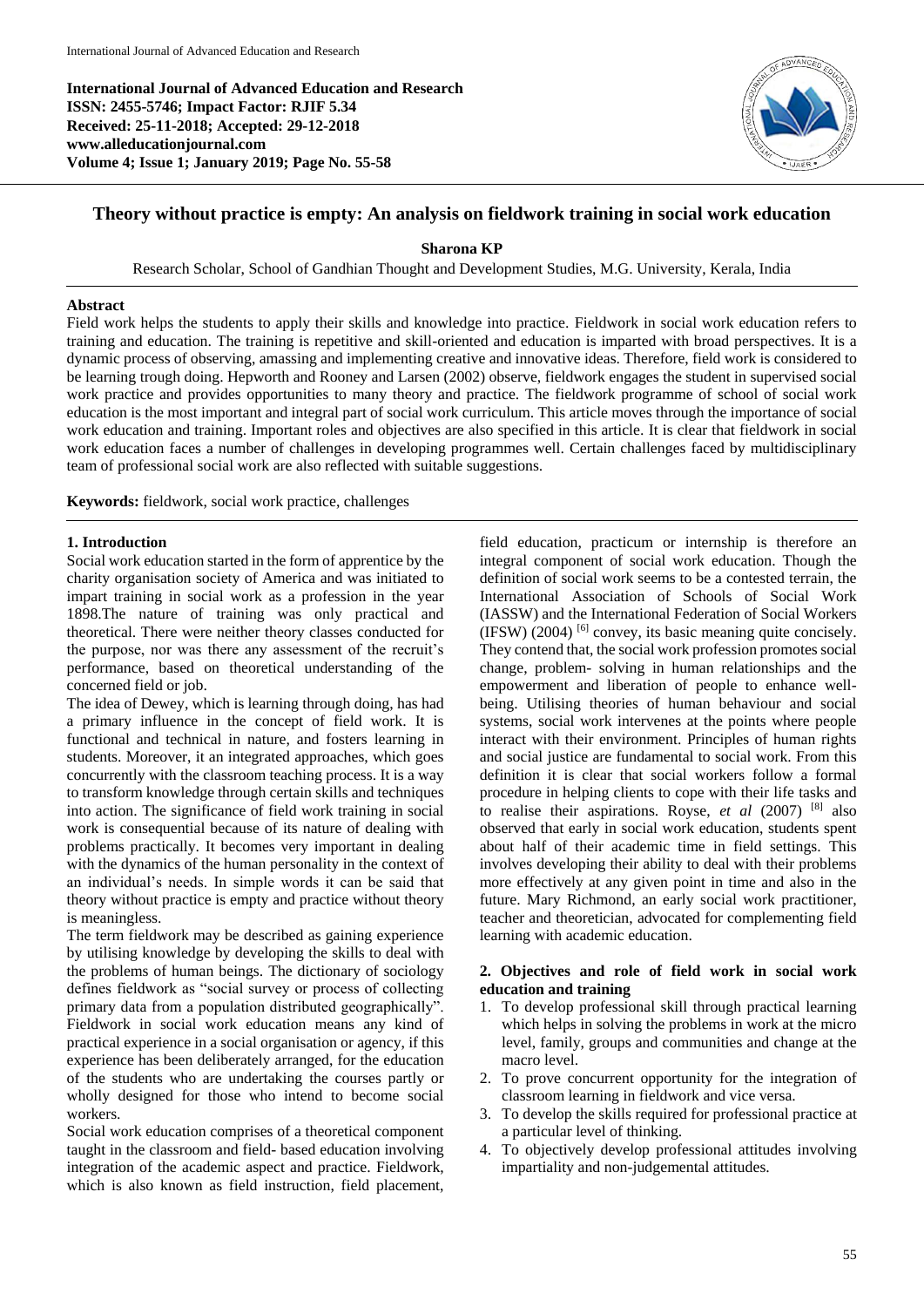- 5. To develop professional values and commitments such as respect for human dignity and worth.
- 6. To develop awareness of self and one's professional ideas and to offer purposeful learning experience to students through interaction with life situation under supervisory guidance for professional growth.
- 7. To foster attitude in the students towards professional growth in terms of knowledge, skills and attitude.
- 8. To enable students to develop and deepen their capacity to relate theory to practice and to relate experience to theory.

A theoretical framework is imparted to students about social work perfection, but students are confused with field work practice. We can find that there are short comings for students to gain knowledge about field work. They face problems regarding choosing an area and most of the time they are confused about the modalities that is how to begin a field work practice and how to complete it and do not understand the nature, scope, extension and magnitude of field work training. So naturally such trained professional social workers are unable to effectively solve the problem of people in this changing society as compared to the untrained voluntary social work practitioners and field activists. This is even threat to themselves, agency and to the community.

We all know that practical training in social work education is offered through the different methods of field work like orientation visit, concurrent visit, study tours, social camps, participation in social function and social movements. These are the integral part of training programme today. But, apart from these a new method of training programme has been found very attractive and effective in developing the critical and analytical thinking of students.

.It is critically important for social work students to acquire, in a classroom environment, practice principles, values and ethics and the scientific basis for practice. Equally important is the need to apply the theoretical content covered in the classroom, to real life situations as part of a student's preparation to become a professional social worker. It takes more than academic fitness, but also evidence-based knowledge, field- tested skills and a wealth of hands-onexperience to become a fully backed social worker.

"A meaningful fieldwork placement is one that enhances the students understanding of the social work profession and the nature of the problems the profession addresses itself to" (Kaseke, 1986) [4] . Fieldwork also develops in students, skills that will enable them to respond appropriately to the needs of clients. Furthermore, Safari (1986)<sup>[9]</sup> observes that, "In the field, the student comes into contact with needy people, their problems, their reactions to the problems and their attitude towards social workers and thus the student discovers his or her ability to help". It is through observation and doing the job and feeling responsible for the job of helping people to cope with their problems, that social work students acquire skills. Likewise, fieldwork is designed to give the student exposure and experience on the functioning of social welfare agencies and social welfare provisioning. The general purpose of fieldwork is therefore, to acquaint students with actual social work situations, in preparation for professional social work practice. It is an instrument that is used to initiate students into the profession through among others, inculcation and assimilation of social work ethics, principles and values.

#### **3. Challenges of Field Work 3.1 Social work students**

A student who comes with a lack of interest and chosen the field of social work can create a negative impact. So they may not be able to create an interest, which is one of the major hurdles. The lack of taking initiatives on the part of students in the field and also the improper communication about their interest also stands as a supporting problem. Finding suitable agencies is also another challenges faced by students. Their lack of social attitude, disinterest and Improper guidance from faculty members and placed in an agency without any proper goals or objectives. The students also lack proper field work manual due to which students are often confused as to what kind of work is to be carried out in agencies during training. Studying in unhealthy work cultural institutions, where field work is not practised rigorously.

# **3.2 Faculty supervisors**

Untrained supervisors appointed in some institution of social work find it difficulty in guiding students. Trained faculty members also face difficulties in guiding students due to their lack of experience. Allotment of the number of agencies to the supervisors, their time in visiting each of the institutions. Sometimes personal money is spend in paying visit to agencies because some of schools of social work do not reimburse the same and so avoid visiting the agencies allotted to them. Highlighting the importance of supervision visits by school supervisors, Raphael and Rosenblum (1987) [7] observe that even the planning of these visits, has an energising effect on the placement. They assert that: "Knowing that a faculty member who represents the School will be coming on a specific date to review progress stimulates the field instructor and student to assess their progress. The heightened energy available at such times should be consciously used to facilitate change for educational purposes" (1987:158). Failure by school supervisors to assess students on fieldwork can have a very damaging effect on the morale of the student and agency supervisor and the placement in general. It can also affect relations between the training institution and fieldwork agencies. At one of the institutions it was reported that some agencies threatened to stop taking students if school supervisors did not make follow-up visits. The lack of infrastructure and facilities in the schools reduce faculty's interest in developing and implementing field work practicum and also the lack of getting cooperation and appreciation for putting effort and spending their valuable time and energy.

# **3.3 Agency supervisors**

The shortage of qualified and experienced agency supervisors was found to be a common problem. Invariably, qualified and experienced social workers should handle practical training in social work. Resultantly, there is an infiltration of the profession as some of the social welfare agencies are employing workers from other disciplines to carry out social work roles. However, as social work is practiced in a variety of settings, it is inevitable that non- social workers will have to supervise social work students. Furthermore, in spite of this crippling shortage of qualified agency supervisors, it needs to be acknowledged that non-social work agency supervisors have contributed significantly to the survival of the fieldwork programme at institutions covered in the study.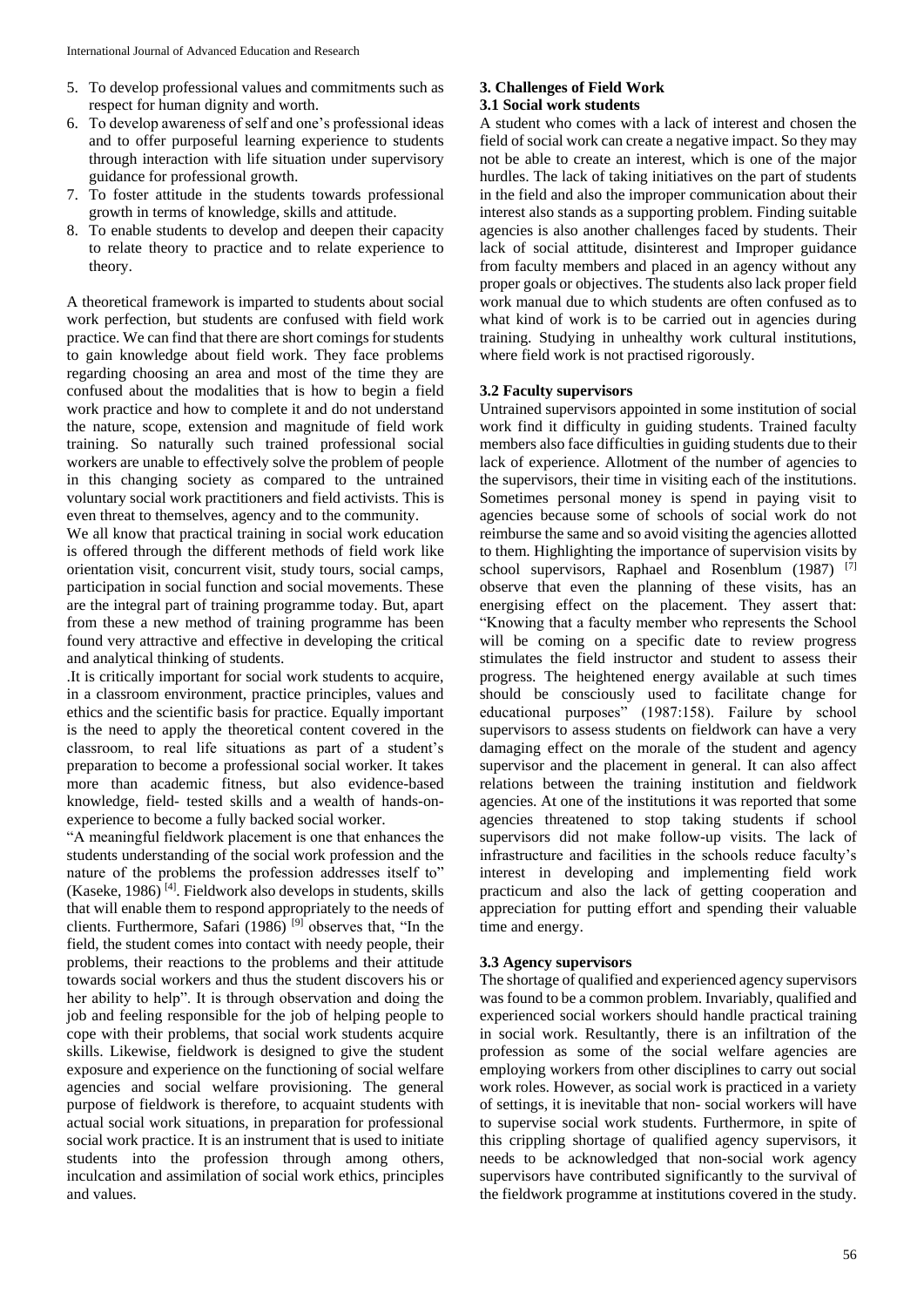Congested amount of time given to the students for field work training because they have to shoulder this training in addition to the responsibilities of agencies. Agency supervisor faces problems in the agencies in terms of imparting training to students. They have to function as supervisors of students without any additional remuneration and also lack of appreciation. Students as learners do not morally associate themselves with the field work agencies, due to which it becomes difficulty for supervisors to keep the students closely related to agency services. The students are in the agencies on specified they only work for a few hours in a week due to which proper guidance and training cannot be given.

# **3.4 Agency**

Some of the agencies will not have experienced and trained supervisors to guide students and do not allow students for field work training in their institution. Even if allowed also they do not give enough time and attention to beneficiaries because they do not have a well set programs and good standard of services. Many social welfare agencies feel that students are sometimes quite critical about the workers services towards community. So the complete or relevant information about the institution and its practices is not divulged to students. Since students are new and the agencies cannot utilise their services, they feel imparting training to students is but a time consuming and fruitless job. They cannot afford audio-visual equipment for imparting training, due to which effective training cannot be given.

### **3.5 Social Work School**

Insufficient infrastructure and poor facilities available in schools to develop a proper training is one of the main challenges in field work practice and training. More number of students with less supervisors or faculty members stands as a major issue in schools of social work to deliver a good field work. Hence all this problems are to be addressed and considered to solve with equal responsibility from the part of all members who are key foundations of fieldwork.

#### **4. Recommendations and Suggestions**

- Maintaining proper uniformity in fieldwork system, though number of days and duration of time seems to vary from school to school, a proportionate ratio should be maintained.
- Attitude of faculty supervisors towards students should be changed. Most of the time supervisors visit the agencies only when they find time. They visit mostly to check whether the students are present or absent and not with a view of helping the students learn or solve their problems.
- Introducing approaches like humanistic, environment, integrated, and right based approaches to fieldwork training to enhance its high quality.
- A proper presentations and discussions of fieldwork should be emphasised. This would allow experience sharing, knowledge imparting and risk undertaken by students.
- Maintaining proper records about fieldwork, which will be more useful in future.
- If students have conducted a study or research during fieldwork, provide opportunity for further studies and encourage publishing it.
- Help students in choosing the agencies according to their

interest and scope so that they are able to contribute and work honestly in the training period.

- A proper objectives or work plan or manuals should be given to students, to reduce confusion.
- Make students analyse the importance of studying about the agency before they go for training.
- Setting up of different social welfare agencies with the help of associations of trained social workers, funding agencies and ministry of social welfare. This will not only generate job opportunities but also increase the scope for imparting training to students of different institutions.
- Developing community or rural development projects, so that students can be placed in these projects for undergoing training.
- The agency supervisor who renders services to the schools for fieldwork training of students should be given compensation in terms of money for making their service effective.
- To impart fieldwork training to students, the schools should delegate authorities in charge of.
- Providing certain facility to faculties to undergo training in fieldwork and this will enhance their practical knowledge and in turn they will become effective supervisors.
- Schools should have their own magazines or periodicals, so that students can contribute their field experiences and such collection is also helpful for students in future to boost their self-confidence.

# **5. Conclusion**

There is a need for development of an expanded community oriented focus in social work education and more specifically in field instruction. The process of developing new social workers within this conceptual context in community based field experiences. Development of alternative learning experience will provide greater opportunities for social work students in their preparation and entry into the professional roles as social workers. Hence fieldwork contribute to the high process of creative and innovative ideas. So an extensive well planned fieldwork programme is inevitable. So new innovative methods should be developed to make the fieldwork fruitful which enable the students to develop a high standard of professional education. And an equal contribution should be necessary from all. While it is evident from the study that fieldwork in social work education is marginalised, there are very indeed very promising prospects of raising its effectiveness and quality of training.

Furthermore, while the challenges confronting the fieldwork component in the training of social workers require intervention at the highest level, that is government and management at training institutions, it is also necessary that those involved in fieldwork execute their roles and responsibilities effectively. Specifically, the fieldwork coordinator, agency supervisors should be competent and resourceful in discharging their roles and responsibilities. It is imperative that schools of social work develop their own fieldwork manuals, covering the teaching and learning content for fieldwork. This is particularly important considering that each institution is unique in terms of the prevailing socio-economic conditions, challenges and experiences, the social work education curriculum in a given country.